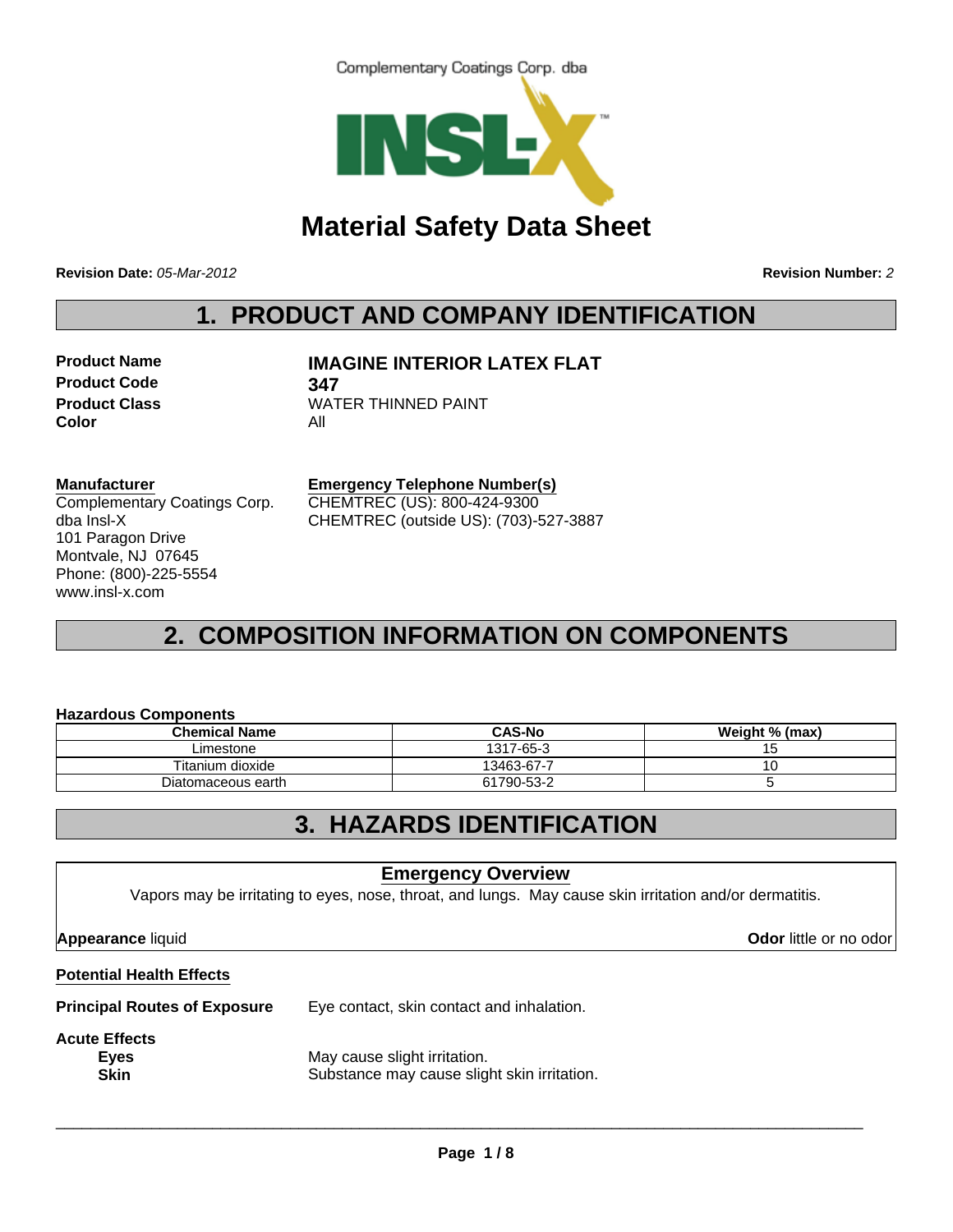| <b>Inhalation</b> | May cause irritation of respiratory tract.                                      |
|-------------------|---------------------------------------------------------------------------------|
| Ingestion         | Ingestion may cause gastrointestinal irritation, nausea, vomiting and diarrhea. |
| Chronic Effects   | Repeated contact may cause allergic reactions in very susceptible persons.      |

 $\Box$ 

*See Section 11 for additional Toxicological information.*

| None known<br><b>Aggravated Medical Conditions</b>                                                                                                                              |                                                     |                        |                      |          |  |  |
|---------------------------------------------------------------------------------------------------------------------------------------------------------------------------------|-----------------------------------------------------|------------------------|----------------------|----------|--|--|
| <b>HMIS</b>                                                                                                                                                                     | Health: 1                                           | <b>Flammability: 0</b> | <b>Reactivity: 0</b> | $PPE: -$ |  |  |
| <b>HMIS Legend</b><br>0 - Minimal Hazard<br>1 - Slight Hazard<br>2 - Moderate Hazard<br>3 - Serious Hazard<br>4 - Severe Hazard<br>* - Chronic Hazard<br>handling instructions. | X - Consult your supervisor or S.O.P. for "Special" |                        |                      |          |  |  |

*Note: The PPE rating has intentionally been left blank. Choose appropriate PPE that will protect employees from the hazards the material will present under the actual normal conditions of use.*

*Caution: HMIS® ratings are based on a 0-4 rating scale, with 0 representing minimal hazards or risks, and 4 representing significant hazards or risks. Although HMIS® ratings are not required on MSDSs under 29 CFR 1910.1200, the preparer, has choosen to provide them. HMIS® ratings are to be used only in conjunction with a fully implemented HMIS® program by workers who have received appropriate HMIS® training. HMIS® is a registered trade and service mark of the NPCA. HMIS® materials may be purchased exclusively from J. J. Keller (800) 327-6868.*

## **4. FIRST AID MEASURES**

| <b>General Advice</b>     | No hazards which require special first aid measures.                                               |
|---------------------------|----------------------------------------------------------------------------------------------------|
| <b>Eye Contact</b>        | Rinse thoroughly with plenty of water for at least 15 minutes and consult a physician.             |
| <b>Skin Contact</b>       | Wash off immediately with soap and plenty of water removing all contaminated<br>clothes and shoes. |
| <b>Inhalation</b>         | Move to fresh air. If symptoms persist, call a physician.                                          |
| Ingestion                 | Clean mouth with water and afterwards drink plenty of water. Consult a physician if<br>necessary.  |
| <b>Notes To Physician</b> | Treat symptomatically                                                                              |

## **5. FIRE-FIGHTING MEASURES**

**Suitable Extinguishing Media** Media Use extinguishing measures that are appropriate to local circumstances and the surrounding environment. **Protective Equipment And Precautions For Firefighters** As in any fire, wear self-contained breathing apparatus pressure-demand, MSHA/NIOSH (approved or equivalent) and full protective gear.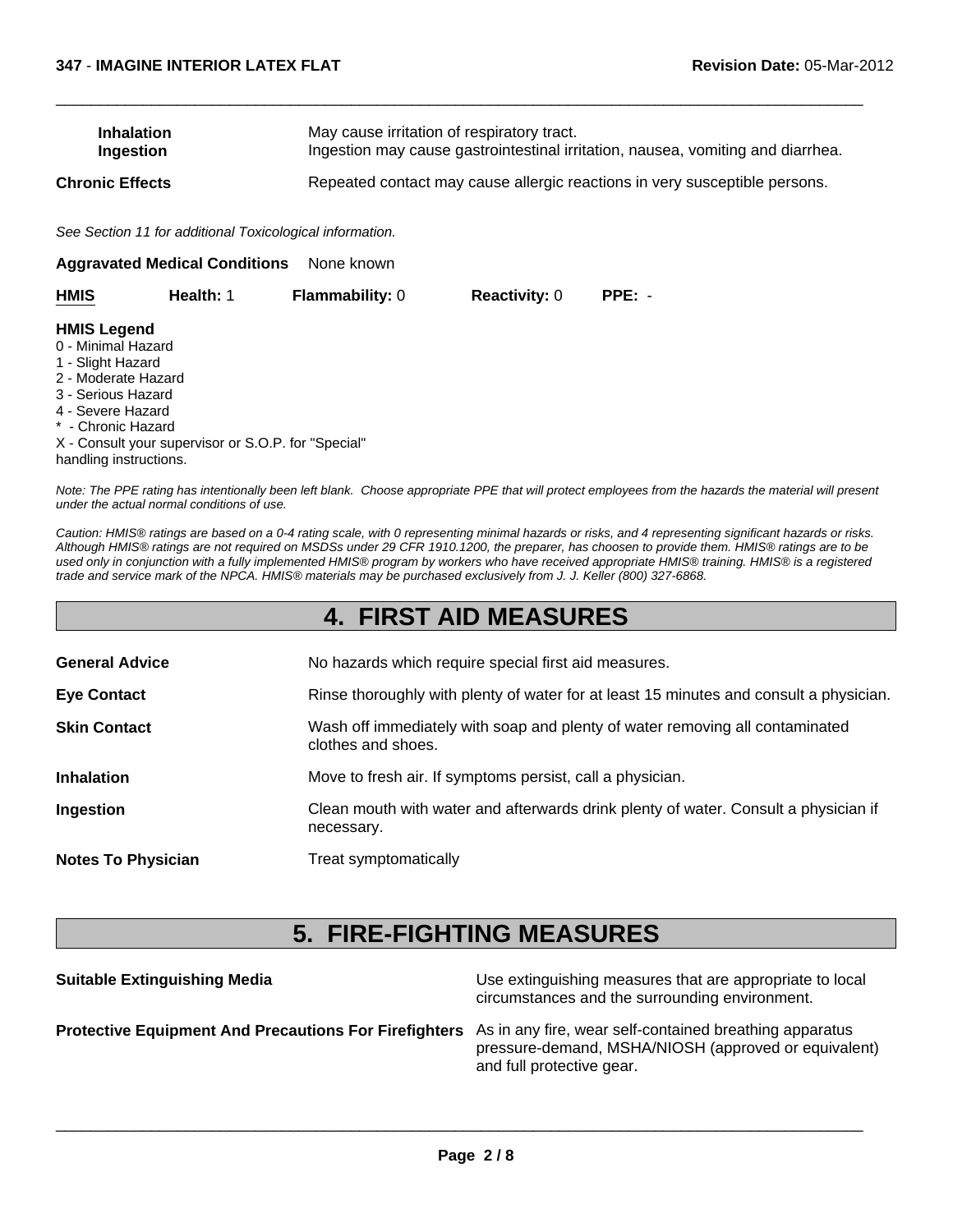| <b>Specific Hazards Arising From The Chemical</b>                                                                                                                                                 | Closed containers may rupture if exposed to fire or extreme<br>heat.                   |
|---------------------------------------------------------------------------------------------------------------------------------------------------------------------------------------------------|----------------------------------------------------------------------------------------|
| <b>Sensitivity To Mechanical Impact</b>                                                                                                                                                           | No.                                                                                    |
| <b>Sensitivity To Static Discharge</b>                                                                                                                                                            | No.                                                                                    |
| <b>Flash Point Data</b><br>Flash Point (°F)<br>Flash Point (°C)<br><b>Flash Point Method</b><br><b>Flammability Limits In Air</b><br><b>Lower Explosion Limit</b><br><b>Upper Explosion Limit</b> | Not applicable<br>Not applicable<br>Not applicable<br>Not applicable<br>Not applicable |
| <b>NFPA</b><br>Health: 1<br>Flammability: 0                                                                                                                                                       | <b>Instability: 0</b><br><b>Special: Not Applicable</b>                                |
| <b>NFPA Legend</b>                                                                                                                                                                                |                                                                                        |

 $\Box$ 

- 0 Not Hazardous
- 1 Slightly
- 2 Moderate
- 3 High
- 4 Severe

*The ratings assigned are only suggested ratings, the contractor/employer has ultimate responsibilities for NFPA ratings where this system is used.*

*Additional information regarding the NFPA rating system is available from the National Fire Protection Agency (NFPA) at www.nfpa.org.*

### **6. ACCIDENTAL RELEASE MEASURES**

| <b>Personal Precautions</b>      | Avoid contact with skin, eyes and clothing. Ensure adequate ventilation.                                                                                                      |  |  |
|----------------------------------|-------------------------------------------------------------------------------------------------------------------------------------------------------------------------------|--|--|
| <b>Environmental Precautions</b> | Prevent further leakage or spillage if safe to do so.                                                                                                                         |  |  |
| <b>Methods For Clean-Up</b>      | Soak up with inert absorbent material. Sweep up and shovel into suitable containers<br>for disposal.                                                                          |  |  |
| <b>Other Information</b>         | None known                                                                                                                                                                    |  |  |
|                                  | <b>7. HANDLING AND STORAGE</b>                                                                                                                                                |  |  |
| <b>Handling</b>                  | Avoid contact with skin, eyes and clothing. Avoid breathing vapors, spray mists or<br>sanding dust. In case of insufficient ventilation, wear suitable respiratory equipment. |  |  |

**Storage** Keep container tightly closed. Keep out of the reach of children.

# **8. EXPOSURE CONTROLS / PERSONAL PROTECTION**

**Exposure Limits**

\_\_\_\_\_\_\_\_\_\_\_\_\_\_\_\_\_\_\_\_\_\_\_\_\_\_\_\_\_\_\_\_\_\_\_\_\_\_\_\_\_\_\_\_\_\_\_\_\_\_\_\_\_\_\_\_\_\_\_\_\_\_\_\_\_\_\_\_\_\_\_\_\_\_\_\_\_\_\_\_\_\_\_\_\_\_\_\_\_\_\_\_\_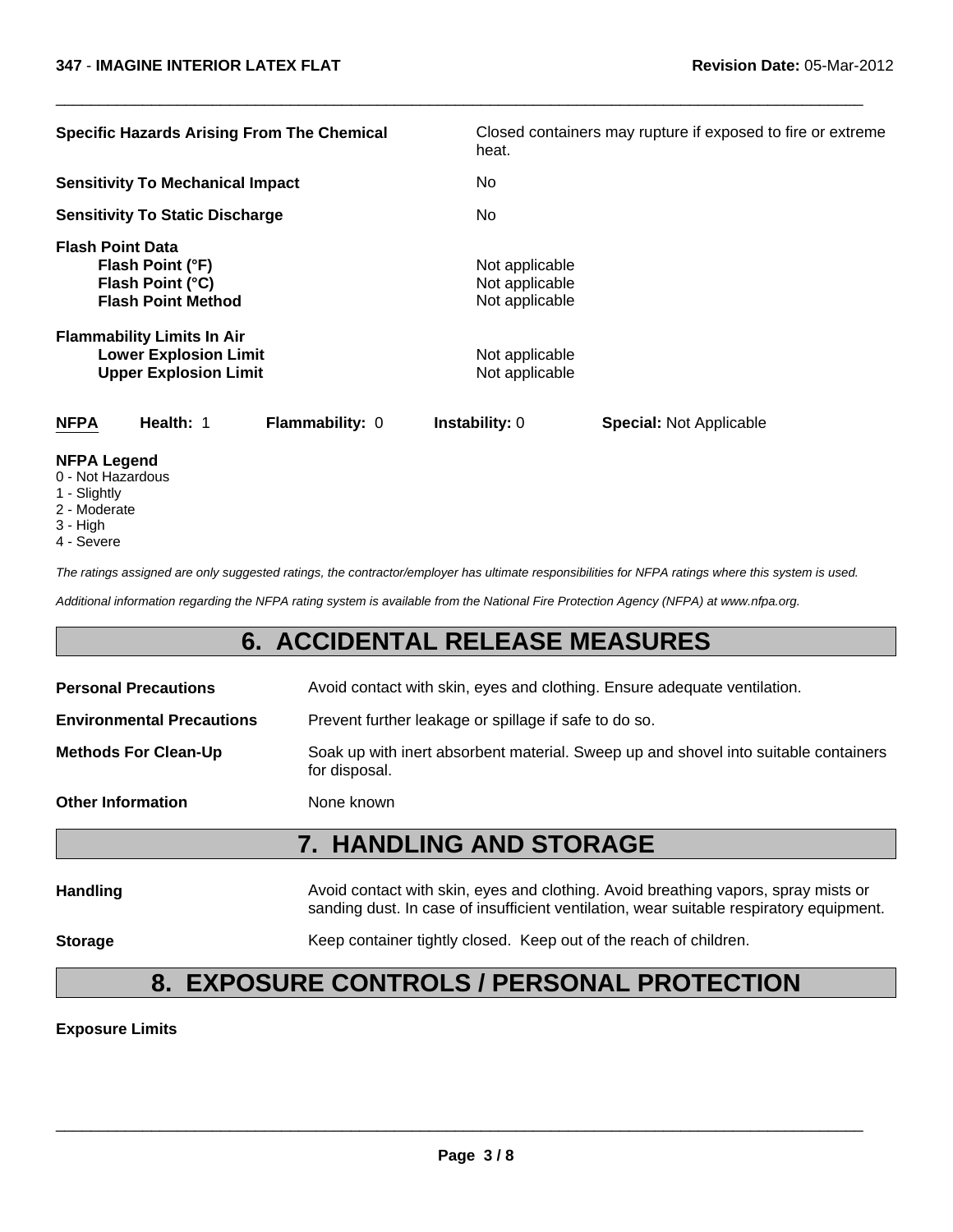#### **Hazardous Components**

| <b>Chemical Name</b> | <b>ACGIH</b>               | <b>OSHA</b>                             |
|----------------------|----------------------------|-----------------------------------------|
| Limestone            | N/E                        | 15 mg/m <sup>3</sup> - TWA total        |
|                      |                            | $5 \text{ mg/m}^3$ - TWA                |
| Titanium dioxide     | 10 mg/m <sup>3</sup> - TWA | 15 mg/m <sup>3</sup> - TWA total        |
| Diatomaceous earth   | N/E                        | - $(80)/(%$ SiO2) mg/m <sup>3</sup> TWA |
|                      |                            | 20 mppcf - TWA                          |

 $\Box$ 

#### **Legend**

ACGIH - American Conference of Governmental Industrial Hygienists Exposure Limits OSHA - Occupational Safety & Health Administration Exposure Limits N/E - Not Established

| <b>Engineering Measures</b>          | Ensure adequate ventilation, especially in confined areas.               |
|--------------------------------------|--------------------------------------------------------------------------|
| <b>Personal Protective Equipment</b> |                                                                          |
| <b>Eye/Face Protection</b>           | Safety glasses with side-shields.                                        |
| <b>Skin Protection</b>               | Protective gloves and impervious clothing                                |
| <b>Respiratory Protection</b>        | In case of insufficient ventilation wear suitable respiratory equipment. |

**Hygiene Measures** Avoid contact with skin, eyes and clothing. Remove and wash contaminated clothing before re-use. Wash thoroughly after handling.

## **9. PHYSICAL AND CHEMICAL PROPERTIES**

| Appearance                        | liquid            |
|-----------------------------------|-------------------|
| Odor                              | little or no odor |
| Density (Ibs/gal)                 | $10.7 - 11.0$     |
| <b>Specific Gravity</b>           | $1.28 - 1.32$     |
| рH                                | Not available     |
| <b>Viscosity (centistokes)</b>    | Not available     |
| <b>Evaporation Rate</b>           | Not available     |
| <b>Vapor Pressure</b>             | Not available     |
| <b>Vapor Density</b>              | Not available     |
| Wt. % Solids                      | 40 - 50           |
| Vol. % Solids                     | $20 - 30$         |
| Wt. % Volatiles                   | $50 - 60$         |
| Vol. % Volatiles                  | $70 - 80$         |
| <b>VOC Regulatory Limit (g/L)</b> | < 50              |
| <b>Boiling Point (°F)</b>         | 212               |
| <b>Boiling Point (°C)</b>         | 100               |
| <b>Freezing Point (°F)</b>        | 32                |
| <b>Freezing Point (°C)</b>        | 0                 |
| Flash Point (°F)                  | Not applicable    |
| Flash Point (°C)                  | Not applicable    |
| <b>Flash Point Method</b>         | Not applicable    |
| <b>Upper Explosion Limit</b>      | Not applicable    |
| <b>Lower Explosion Limit</b>      | Not applicable    |
|                                   |                   |

# **10. STABILITY AND REACTIVITY**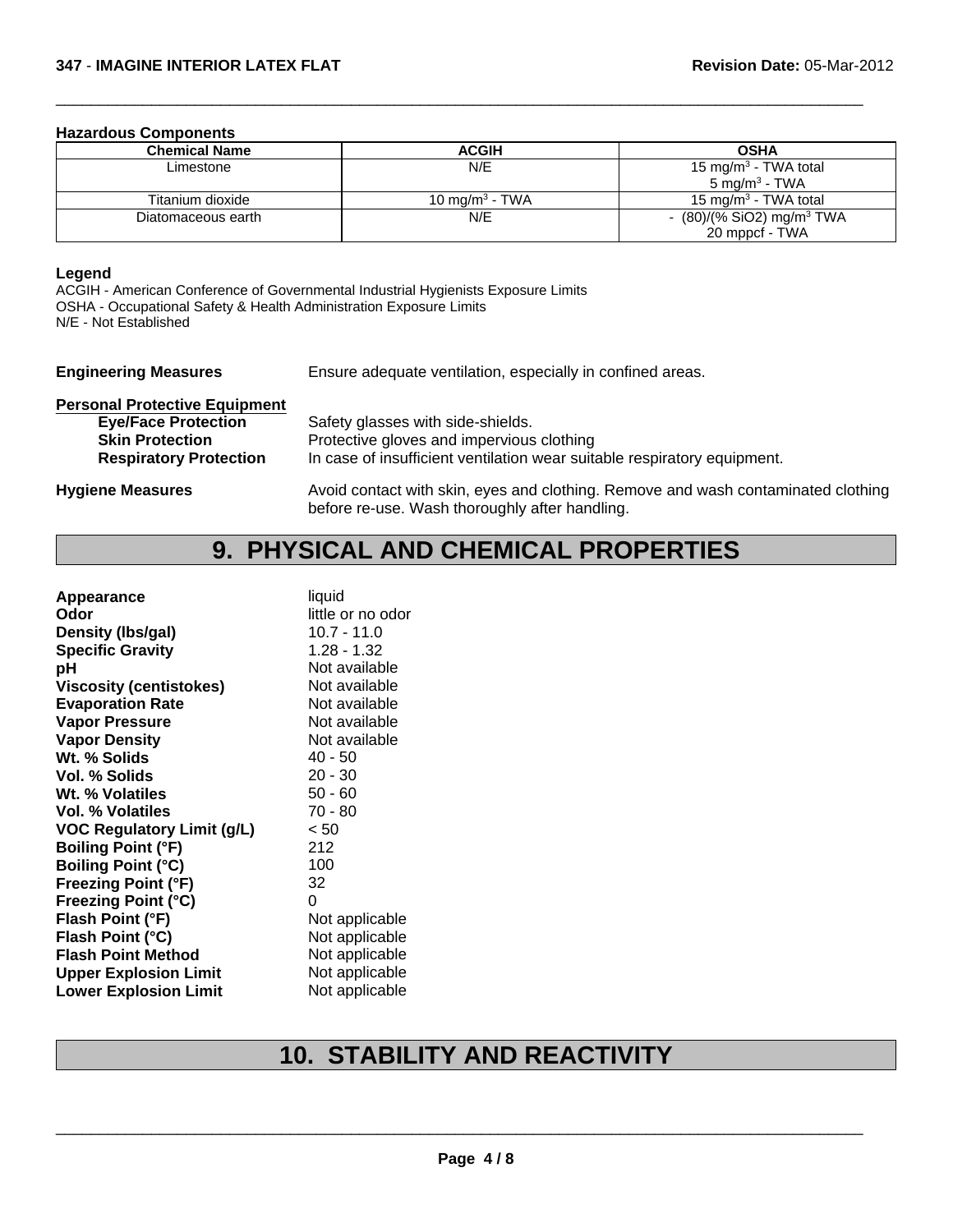## **10. STABILITY AND REACTIVITY**

 $\Box$ 

**Chemical Stability** Stable under normal conditions.

**Conditions To Avoid Prevent from freezing** 

**Incompatible Materials No materials** No materials to be especially mentioned.

**Hazardous Decomposition Products** None under normal use.

**Possibility Of Hazardous Reactions** None under normal conditions of use.

## **11. TOXICOLOGICAL INFORMATION**

#### **Acute Toxicity**

**Product** No information available

#### **Component**

Limestone LD50 Oral: 6,450 mg/kg (Rat) vendor data Sensitization: No sensitizing effects known.

Titanium dioxide LD50 Oral: > 10000 mg/kg (Rat) LD50 Dermal:  $> 10000$  mg/m<sup>3</sup> (Rabbit) LC50 Inhalation (Dust):  $> 6.82$  mg/L (Rat, 4 hr.)

#### **Chronic Toxicity**

#### **Carcinogenicity**

*The information below indicates whether each agency has listed any ingredient as a carcinogen:*

| <b>Chemical Name</b> | <b>ACGIH</b> | <b>IARC</b>   | <b>NTP</b> | <b>OSHA</b><br>Carcinogen |
|----------------------|--------------|---------------|------------|---------------------------|
|                      |              | 2B - Possible |            | ∟isted                    |
| Titanium dioxide     |              | Human         |            |                           |
|                      |              | Carcinogen    |            |                           |

• Although IARC has classified titanium dioxide as possibly carcinogenic to humans (2B), their summary concludes: "No significant exposure to titanium dioxide is thought to occur during the use of products in which titanium dioxide is bound to other materials, such as paint."

**Legend**

ACGIH - American Conference of Governmental Industrial Hygienists IARC - International Agency for Research on Cancer NTP - National Toxicity Program OSHA - Occupational Safety & Health Administration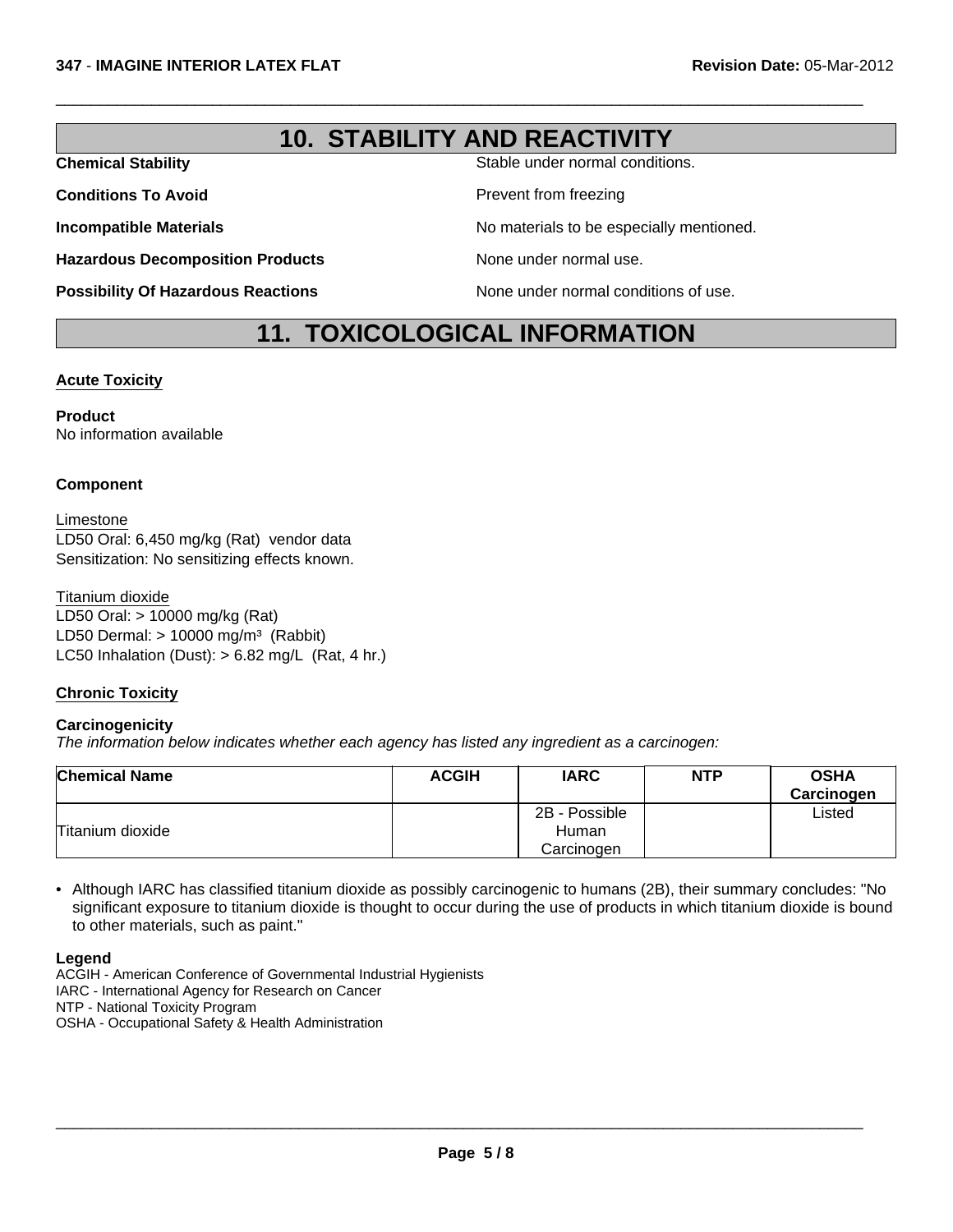# **12. ECOLOGICAL INFORMATION**

 $\Box$ 

#### **Ecotoxicity Effects**

### **Product**

**Acute Toxicity to Fish** No information available

#### **Acute Toxicity to Aquatic Invertebrates**

No information available

#### **Acute Toxicity to Aquatic Plants**

No information available

#### **Component Acute Toxicity to Fish**

Titanium dioxide LC50: >1000 mg/L (Fathead Minnow - 96 hr.)

#### **Acute Toxicity to Aquatic Invertebrates**

No information available

#### **Acute Toxicity to Aquatic Plants**

No information available

## **13. DISPOSAL CONSIDERATIONS**

#### **Waste Disposal Method** Dispose of in accordance with federal, state, and local regulations. Dry, empty containers may be recycled in a can recycling program. Local requirements may vary, consult your sanitation department or state-designated environmental protection agency for more disposal options.

## **14. TRANSPORT INFORMATION**

**DOT** Not regulated

**ICAO / IATA** Not regulated

**IMDG / IMO** Not regulated

## **15. REGULATORY INFORMATION**

#### **International Inventories**

**United States TSCA** Yes - All components are listed or exempt.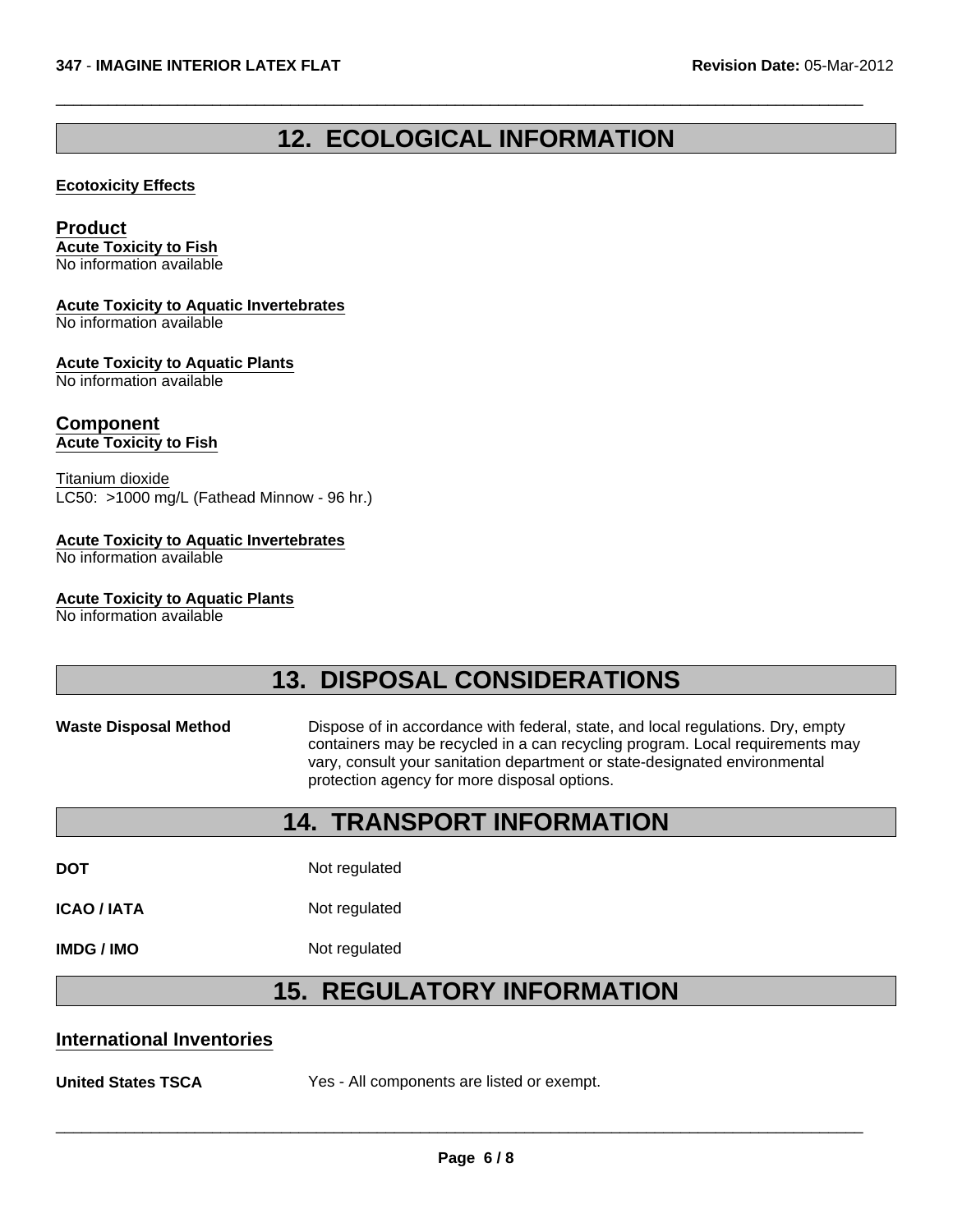### **15. REGULATORY INFORMATION**

**Canada DSL** Yes - All components are listed or exempt.

 $\Box$ 

### **Federal Regulations**

#### **SARA 311/312 hazardous categorization**

| Acute Health Hazard               | N٥ |
|-----------------------------------|----|
| Chronic Health Hazard             | N٥ |
| Fire Hazard                       | N٥ |
| Sudden Release of Pressure Hazard | N٥ |
| Reactive Hazard                   | N٥ |
|                                   |    |

#### **SARA 313**

Section 313 of Title III of the Superfund Amendments and Reauthorization Act of 1986 (SARA). This product contains a chemical or chemicals which are subject to the reporting requirements of the Act and Title 40 of the Code of Federal Regulations, Part 372:

*This product may contain trace amounts of (other) SARA reportable chemicals. Contact the preparer for further information.*

#### **Clean Air Act, Section 112 Hazardous Air Pollutants (HAPs) (see 40 CFR 61)**

This product contains the following HAPs:

*This product may contain trace amounts of (other) HAPs chemicals. Contact the preparer for further information.*

### **State Regulations**

#### **California Proposition 65**

*This product may contain small amounts of materials known to the state of California to cause cancer or reproductive harm.*

#### **State Right-to-Know**

| <b>Chemical Name</b> | <b>Massachusetts</b> | New Jersev | Pennsvlvania | Louisiana | Rhode Island |
|----------------------|----------------------|------------|--------------|-----------|--------------|
| Limestone            |                      |            |              |           |              |
| Titanium dioxide     |                      |            |              |           |              |
| Diatomaceous earth   |                      |            |              |           |              |

#### **Legend**

X - Listed

# **16. OTHER INFORMATION**